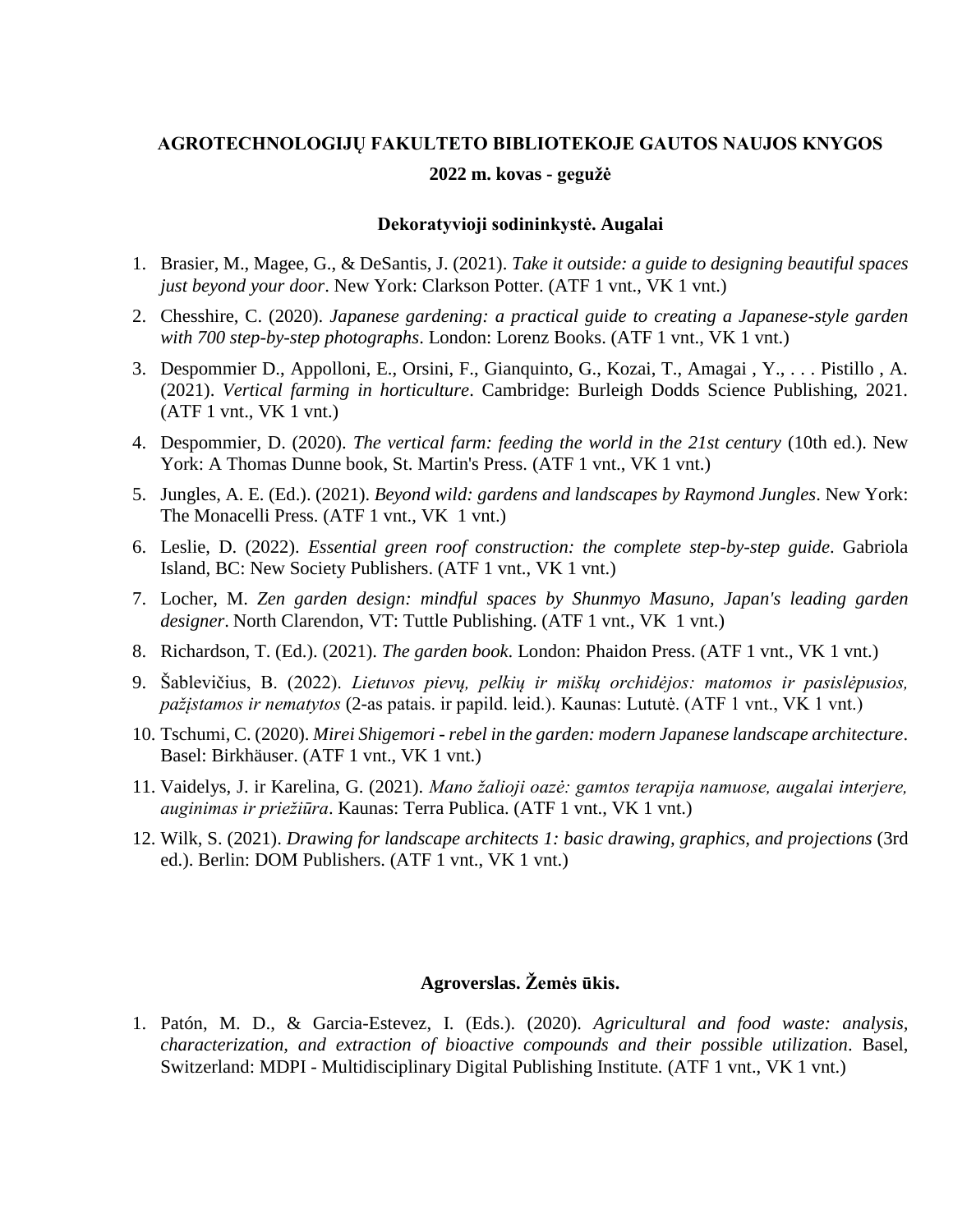#### **Chemija**

- 1. Nigam, A., & Gupta, R. *Environmental analysis laboratory handbook.* Hoboken, NJ: Wiley-Scrivener. (ATF 2 vnt., VK 2 vnt.)
- 2. Patel, B. A. (2021). *Electrochemistry for bioanalysis*. Amsterdam: Elsevier. (ATF 2 vnt., VK 2 vnt.)
- 3. Sell, C. S. (2019). *Fundamentals of fragrance chemistry*. Weinheim, Germany: Wiley-VCH Verlag GmbH & Co. (ATF 1 vnt., VK 1 vnt.)
- 4. Sinha, R. P., & Donat-P. Häder, D. (Eds.). (2021). *Natural bioactive compounds: technological advancements*. London: Academic Press. (ATF 2 vnt., VK 2 vnt.)
- 5. Skoog, D. A., West, D. M., Holler, J. F., & Crouch, S. R. (2022). *Fundamentals of analytical chemistry* (10th ed.). Boston, MA: Cengage. (ATF 3 vnt., VK 3 vnt., 2004, 2014, 2022 - 5 vnt.)
- 6. Watson, R. R. (Ed.). (2019). *Polyphenols in plants: isolation, purification and extract preparation* (2nd ed.). London: Elsevier. (ATF 2 vnt., VK 2 vnt.)

### **Mityba. Mitybos mokslas. Maisto fotografija.**

- 1. Espinel, K. (2021). *Creative food photography: how to capture exceptional images of food.* London: Delish Books. (ATF 1 vnt., VK 1 vnt.)
- 2. Filiajevas, M. ir Bojevac, L. (2021). *Alergijos psichosomatika vaistai ir naujasis mąstymas, PSY2.0 mąstymas.* Vilnius: Endobiogenikos draugija. (ATF 1 vnt., VK 4 vnt.)
- 3. Flint, M. R. (2019). *Story on a plate: the delicate art of plating dishes*. Berlin: Gestalten. (ATF 1 vnt., VK 1 vnt.)
- 4. Koscelkovskienė, I. ir Pupelienė, I. (2021). *Virtuvės paslaptys: gamink kaip profesionalas!* Kaunas: Virtuvės knyga. (ATF 1 vnt., VK 1 vnt.)
- 5. Mudėnaitė, B. (2021). *Saldumynų banga.* Vilnius: Virtuvės knyga. (ATF 1 vnt., VK 1 vnt.)
- 6. Obelevičius, S. (2021). *Imunitetą stiprinantys augalai: vaistiniai, kultūriniai, gėlynų, egzotiniai augalai bei grybai*. Vilnius: Alma littera. (ATF 1 vnt., VK 3 vnt.)
- 7. Obelevičius, S. (2022). *Nemokami vaistai ir maistas šalia mūsų: augalų vaistinės ir maistinės savybės, gydomųjų priemonių ir patiekalų receptai*. Kaunas: Lututė. (ATF 1 vnt., VK 3 vnt.)
- 8. Petrikas, A. (2022). *Receptai žmogaus, kurio niekas nežino: netikėti ingredientų deriniai ir polėkio kupini, bet paprasti receptai*. Vilnius: Alma littera. (ATF 1 vnt., VK 1 vnt.)
- 9. Rudzevičienė, O. (2021). *Alergija maistui: studijų kursas.* Vilnius: Vilniaus universiteto leidykla. (ATF 3 vnt., VK 6 vnt.)
- 10. Sadauskienė, G. (2022). *Kūdikių receptų knyga: daugiau nei 100 gardaus naminio maisto kūdikiams receptų* (2-as patais. ir papild leid.) Kaunas: Vitae Litera. (ATF 1 vnt., VK 3 vnt.)
- 11. Ščipokė, J. (2021). *Zuikio receptai.* Vilnius: Alma litter. (ATF 1 vnt., VK 1 vnt.)
- 12. Šilenskienė, R. (2021). *Keto meniu*. Vilnius: Alma litter. (ATF 1 vnt., VK 1 vnt.)